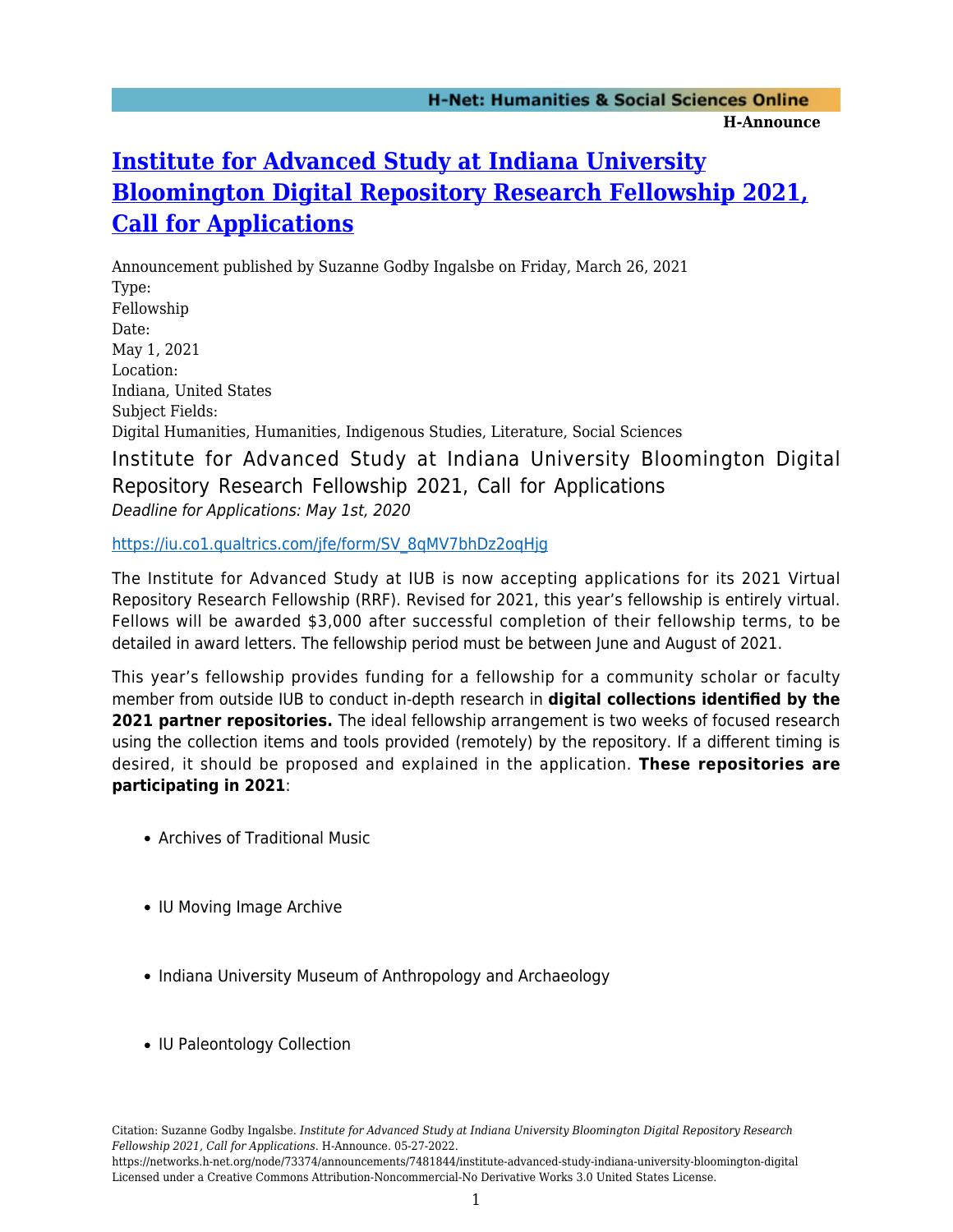- Wylie House Museum
- University Archives

**Individuals who wish to work with an IUB repository not listed here are not eligible for the RRF fellowship this year.** Please check back in 2022. IU Bloomington partner repositories will make portions of their collections available online for selected faculty or community scholar research fellows. The mode of access will depend on the repository. For more information on specific collections please visit this link: [https://ias.indiana.edu/research-support/research-repository-fellows.html](https://ias.indiana.edu/research-support/research-repository-fellows.html ) 

Prior to submission, proposals must be discussed with one or more staff members at the archive, library, or museum. Collaboration is encouraged. Fellows will be expected to make a virtual presentation of some aspect of the project. This will be facilitated by IAS staff members.

Eligibility: Non-IU faculty members and community scholars are eligible for this fellowship. Graduate or undergraduate students and previous SRRF/RRF fellows are not eligible to receive the fellowship. Applications from faculty members at Minority Serving Institutions and community colleges and from source community scholars are particularly welcome.

Successful proposals will demonstrate:

- understanding of the collection(s) proposed for use
- the project's anticipated impact
- plans for wide-spread dissemination
- benefit for the repository as well as the researcher

Questions about collections should be directed to listed repository contacts. Questions about the fellowship should be directed to [ias@indiana.edu](mailto:ias@indiana.edu).

Contact Info:

Charlotte Forstall, PhD

Administrative and Program Coordinator